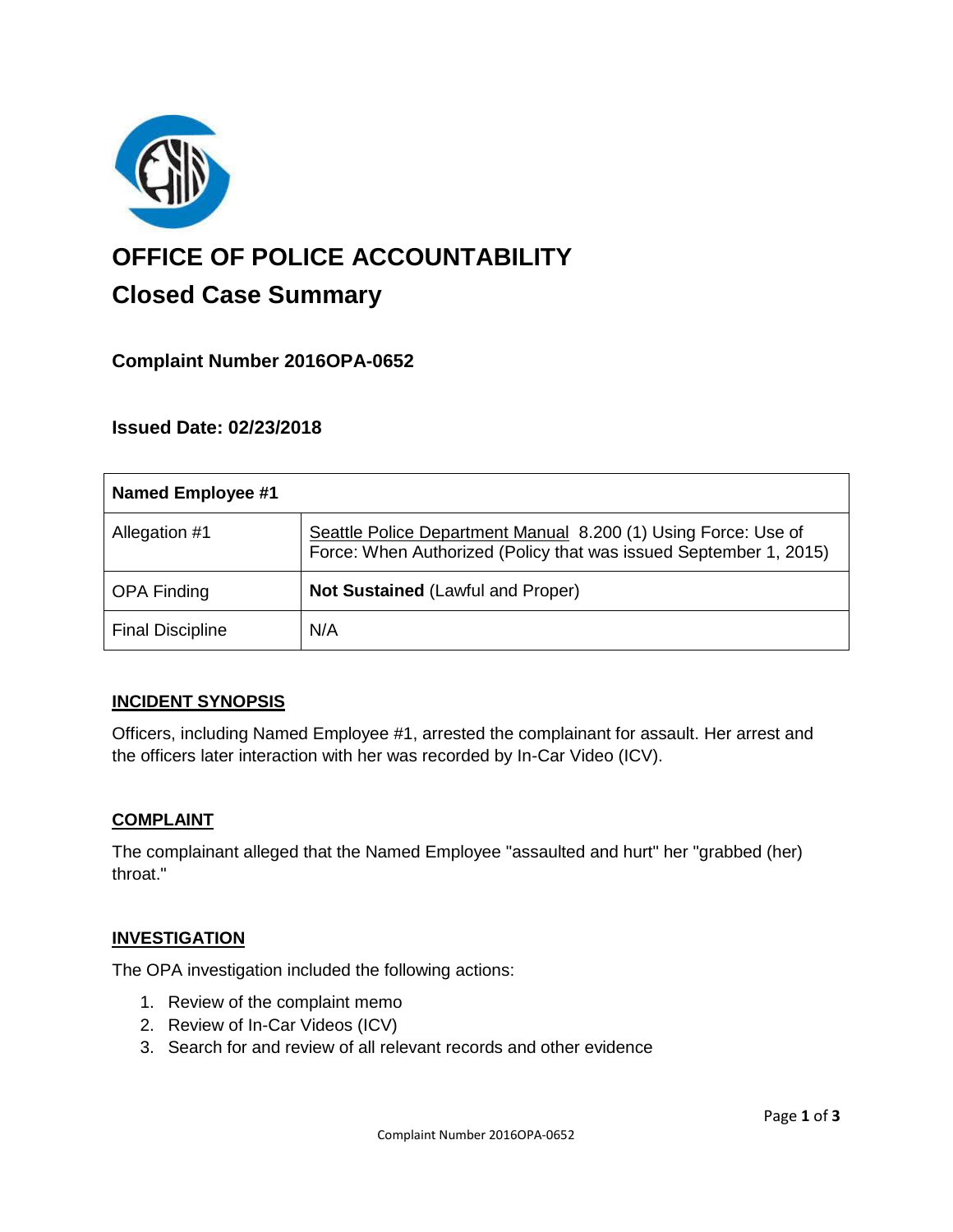### **ANALYSIS AND CONCLUSION**

During her arrest, the complainant was combative and appeared to be intoxicated. She was handcuffed and the officers asked her identifying questions. She then attempted to kick the officers multiple times. While she was unable to do so, the officers made the decision to place her in the rear of a patrol vehicle. Prior to doing so, the complainant was searched. In order to prevent her from further kicking the officers, Named Employee #1 used force to hold her down while the search was completed, using his hand to position the complainant's head against the hood of the patrol vehicle.

When she was seated in the patrol vehicle, she continued to kick at officers. The door was closed and she began to kick the partition. Named Employee #1 and another officer opened the door and the other officer tried to fasten the complainant's seatbelt; however; she kicked that officer several times in the hand.

Named Employee #1 attempted to prevent her from doing so. Named Employee #1 reported that he extended his forearm across the complainant's face and pushed her face back. He stated that her head moved backwards and struck the back of the plastic seat. Named Employee #1 indicated that this did not appear to cause the complainant to suffer an injury and the complainant did not complain of an injury. The complainant then tried to bite Named Employee #1's arm twice. Named Employee #1 pushed her head forward until it was between her legs and held her head down until she agreed to calm down and cooperate. She eventually agreed to do so, her seatbelt was buckled, and no further force was used. The OPA Director noted that Named Employee #1's recounting of the force he used appeared to be consistent with the ICV.

SPD Policy 8.200(1) requires that force used by officers be reasonable, necessary and proportional. Whether force is reasonable depends "on the totality of the circumstances" known to the officers at the time of the force and must be balanced against "the rights of the subject, in light of the circumstances surrounding the event." (SPD Policy 8.200(1).) The policy lists a number of factors that should be weighed when evaluating reasonableness. (See id.) Force is necessary where "no reasonably effective alternative appears to exist, and only then to the degree which is reasonable to effect a lawful purpose." (Id.) Lastly, the force used must be proportional to the threat posed to the officer. (Id.)

From the OPA Director's review, the force used by Named Employee #1 was reasonable, necessary, and proportional, and thus consistent with policy.

The complainant was belligerent and unreasonable and was actively trying to kick and bite officers. The involved officers, including Named Employee #1, had the lawful authority to place her under arrest. When she tried to harm them, the officers further had the lawful authority to use force to prevent her from doing so. As such, the OPA Director believed that the force was reasonable.